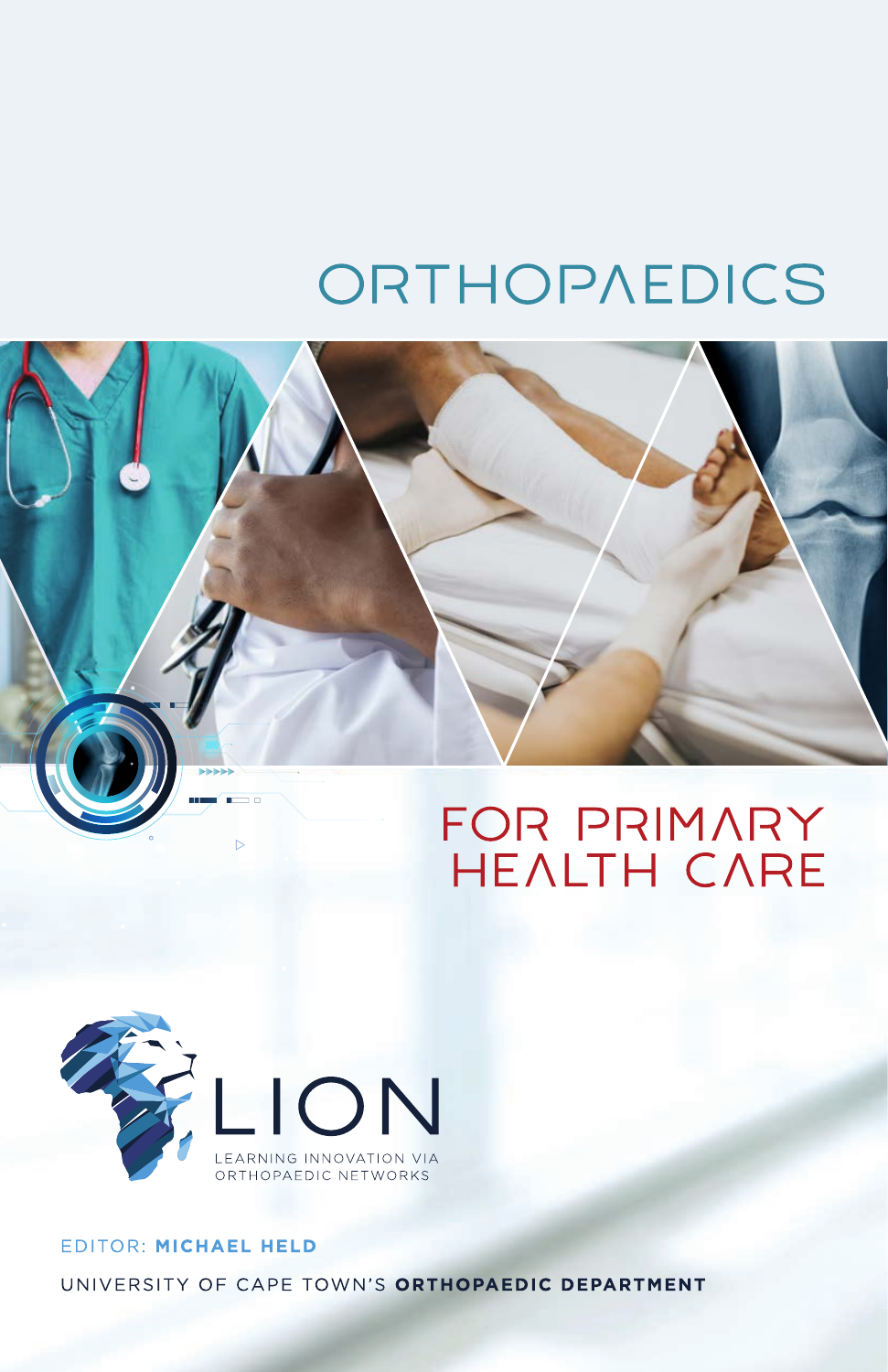# **Clubfoot (Congenital talipes equinovarus)**

#### by Stewart Dix-Peek & Japie de Wet

#### **Learning objectives**

- 1. Will be able to identify a clubfoot.
- 2. Will be able to differentiate a true clubfoot from a positional foot deformity.
- 3. Know the basic management principles of a clubfoot.

#### **Introduction**

Clubfoot (congenital talipes equinovarus) is an idiopathic deformity of the foot of unclear aetiology. It is the most common musculoskeletal congenital disability with an overall incidence of 1:1000. The male: female ratio is approximately 2:1, and 50% of the cases are bilateral. A genetic component is strongly suggested with a familial occurrence of 25%

#### **Applied anatomy**

Soft tissue and bony deformities contribute to the characteristic deformity noted in a clubfoot.

#### **Muscle contractures (CAVE) Midfoot**

 Cavus (tight intrinsics, flexor hallucus longus, flexor digitorum longus).

#### **Forefoot**

 Adductus of the forefoot (tight tibialis posterior).

#### **Hind foot**

- **Equinus (tight Achilles tendon).**
- Varus (tight Achilles tendon, tibialis posterior and tibialis anterior).

#### **Bony deformity**

The talar neck is displaced medially and deviated plantarly. The calcaneus (hind foot) is in varus and rotated medially. The navicular and cuboid bones are displaced medially

# **Clinical findings History**

- Birth history: Normal vs Caesarean section, duration of pregnancy, pre- or perinatal complications.
- Developmental history and milestones.
- Family history: Spinal defects, clubfoot in the family.
- **Previous treatment: conservative** (casting) or surgery.

#### **Examination**

#### **Look**

- Syndromic features: Facial, disproportionality.
- Spinal defects.
- **Lower limbs: affected limb smaller and** atrophied.
- Foot: smaller posterior and medial crease
	- Hind foot equinus and varus
	- Midfoot cavus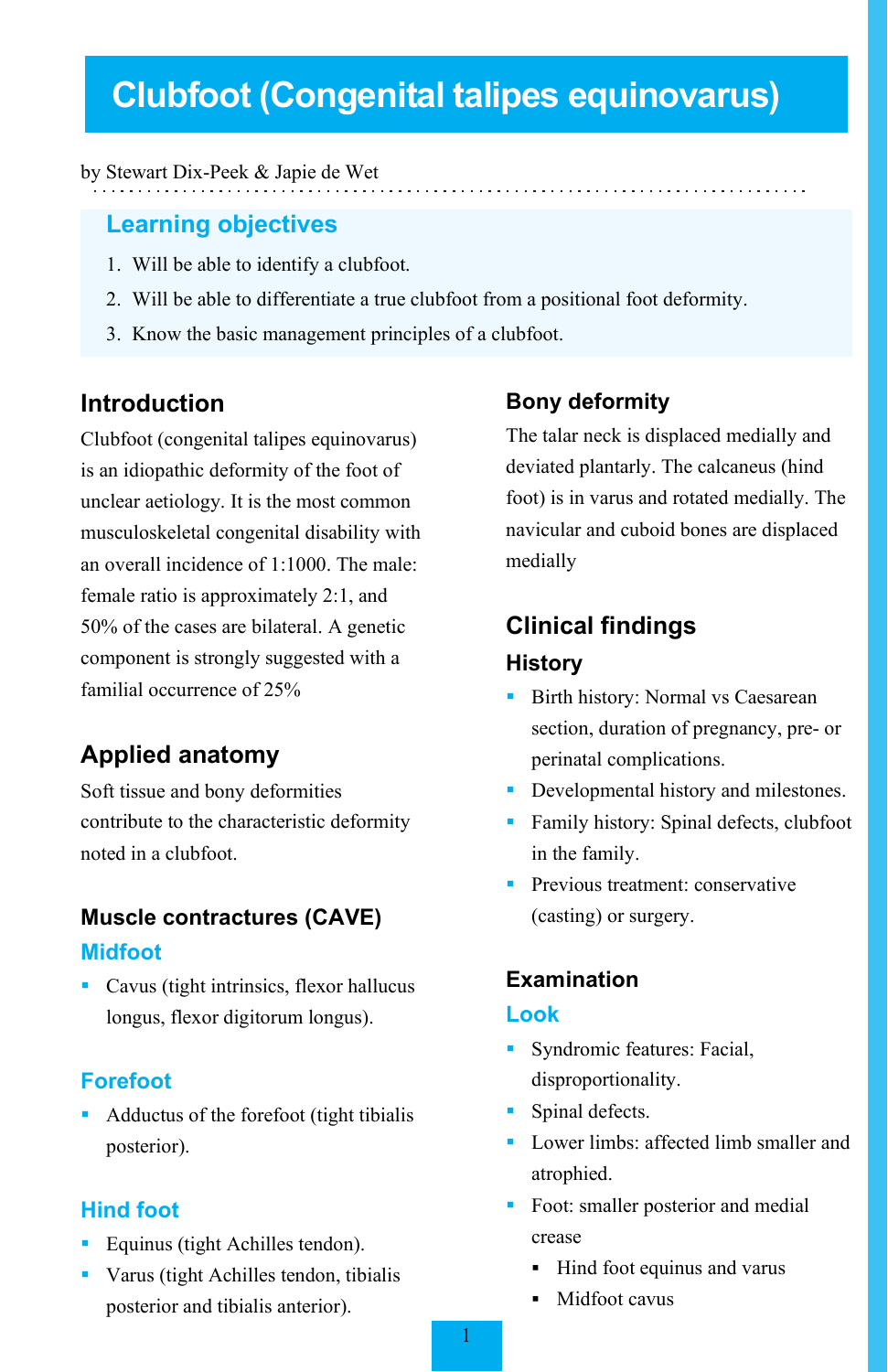**Forefoot adduction** 

#### **Feel**

- Palpable talus head (uncovered).
- **Empty heel.**

#### **Move**

- Mobile or rigid.
- Correction of adduction and equinus.
- **Anterior tibialis and abductor** response.
- **Record ROM** for plantar flexion and abduction.

Note: A deformity that completely corrects into abduction and dorsiflexion is positional/postural and not a true clubfoot deformity (intra-uterine position).

## **Neurovascular**

Standard lower limb neurovascular examination.

#### **Special investigations**

- Radiology: X-rays usually not needed.
- Clubfoot deformity can be diagnosed intra-uterine with ultrasound.

# **Commonly associated conditions**

- **Arthrogryposis**
- Myelodysplasia





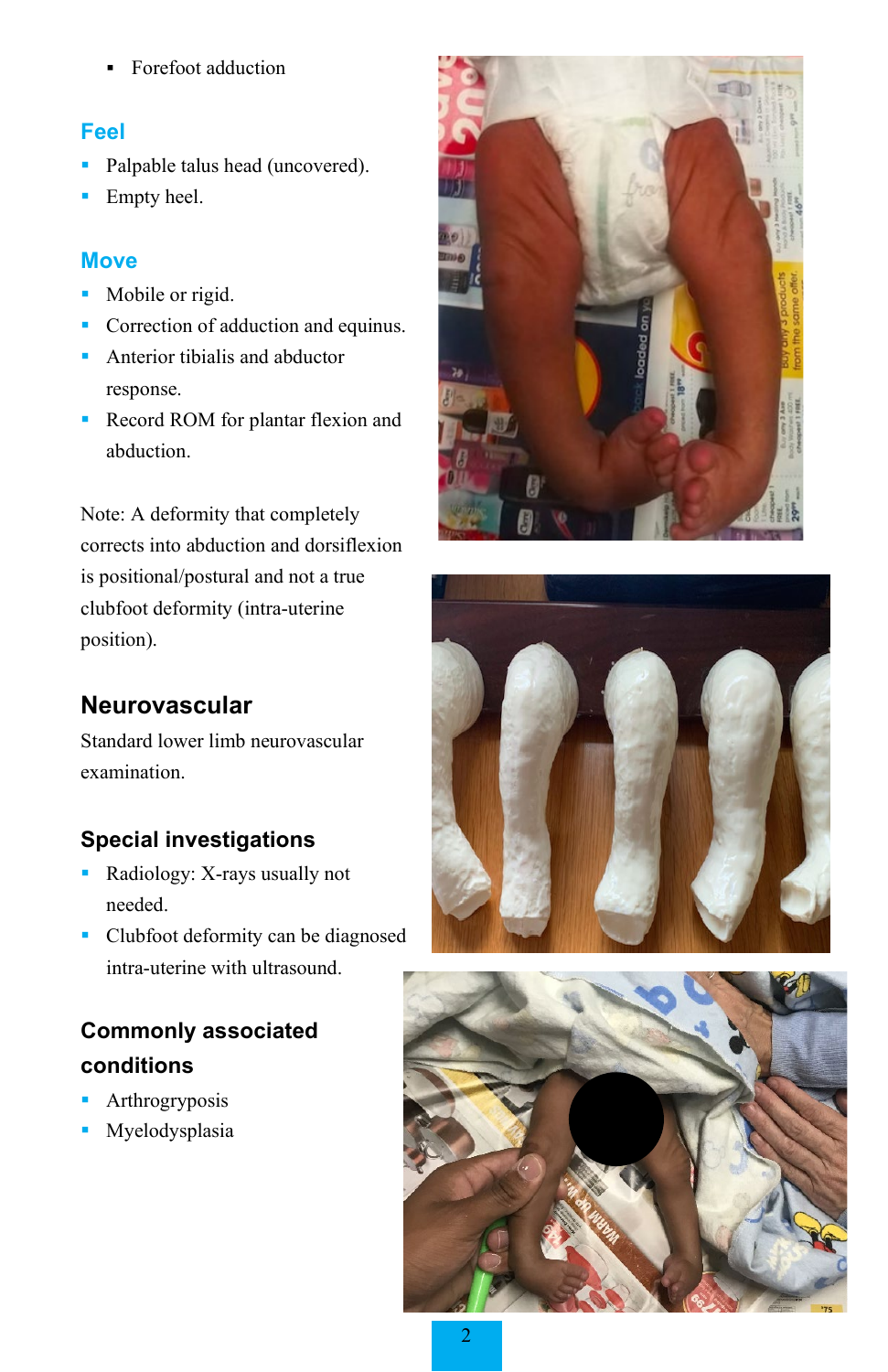

*Images of children with bilateral clubfeet, highlighting the deformity of pes cavus, adductus, varus and equinus. A series of plaster applications illustrates the progressive correction with treatment*

#### **Management**

#### **Non-surgical**

Ponseti method, including serial casting correcting in sequence the cavus, adductus, varus and equinus. This may include an Achilles tenotomy. Follow-up with foot abduction braces or Dennis Brown boots is also necessary.

**Surgical Soft tissue**  Posterior medial release, Achilles tendon lengthening, Tibialis anterior transfer

#### **Bone**

- Medial column lengthening and lateral column shortening
- Talectomy
- **Triple arthrodesis**

#### **Essential takeaways**

- **Specific deformity of the** clubfoot (CAVE).
- Difference between a postural and clubfoot deformity.
- Management: Ponseti casting.

#### **References**

Lovell and Winter's Paediatric Orthopaedics 7th edition, pp. 1410–1428

Malhotra, R et al. Ponseti technique for the management of congenital talipes equinovarus in a rural set-up in India: experience of 356 patients. Children 2018, 5(4), 49.

[https://doi.org/10.3390/children504](https://doi.org/10.3390/children5040049) [0049](https://doi.org/10.3390/children5040049)

#### **Recommended reading**

Malhotra, R et al. Ponseti technique for the management of congenital talipes equinovarus in a rural set-up in India: experience of 356 patients. Children 2018, 5(4), 49.

[https://doi.org/10.3390/children504](https://doi.org/10.3390/children5040049) [0049](https://doi.org/10.3390/children5040049)